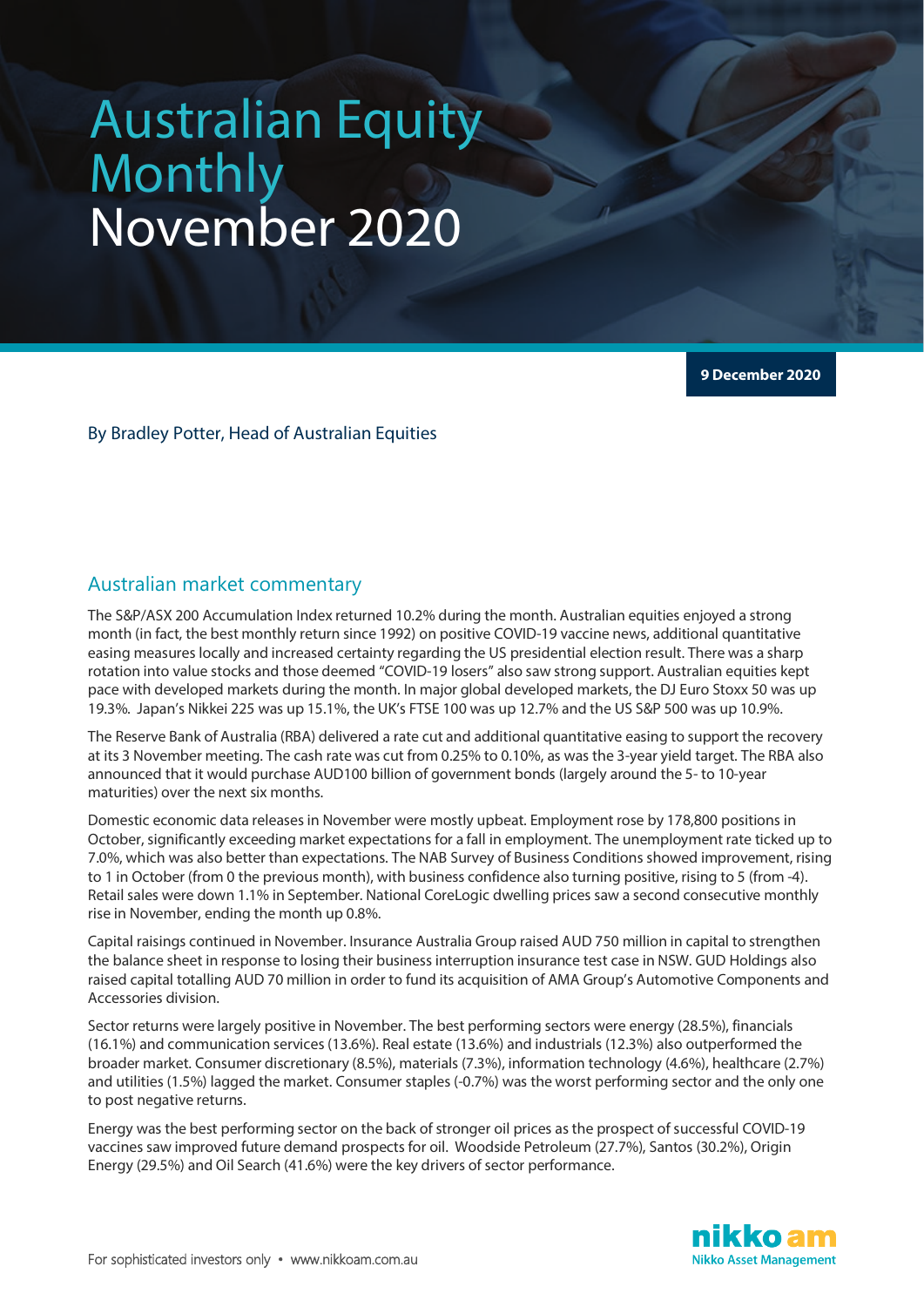The financials sector continued its outperformance from the month prior, driven by strong performance from the big four banks: National Australia Bank (24.7%), ANZ (22.2%), Commonwealth Bank (14.6%) and Westpac (14.1%). Banks benefitted from the value rotation together with reduced tail risks around the credit cycle following a fall in deferred mortgages and SME loans.

Communication services also outperformed. Key drivers of outperformance included Telstra (14.5%), REA Group (22.8%) and Seek (21.1%).

The Healthcare sector underperformed as defensives lagged the market. Underperformance was led by Sonic Healthcare (-5.4%), Ansell (-6.9%) and Pro Medicus (-8.8%). Sector heavyweight CSL (3.4%) also lagged the market. The utilities sector underperformed with APA Group (-1.3%) and AusNet Services (-4.9%) posting negative returns. AGL Energy (8.2%) and Spark Infrastructure (3.2%) also lagged the broader market.

The consumer staples sector was the worst performing sector. Key detractors included Woolworths (-3.1%), Treasury Wine Estate (-6.3%) and Elders (-5.4%). Treasury Wine Estate fell as Chinese tariffs on certain categories of wine were announced on 27 November. The company admitted demand from China would be extremely limited if the tariffs remain in place.

# Australian market outlook

The ongoing global COVID-19 situation remains fluid with countries such as the US experiencing record high COVID-19 fatalities, while many European countries are back in lockdown due to second and third waves. Meanwhile Australia and other countries are emerging from lockdowns. The hopes of a vaccine solution by late 2020 or early 2021 to help allow a pathway back to normality became clearer in November. We now have three vaccine candidates from Pfizer, Moderna and AstraZeneca that look promising together with Chinese and Russian vaccines that are also touted as being successful.

The prolonged period of elevated risks appears to be reducing as uncertainties around COVID-19, the global trade war and US election —to name a few—are clearing up. We always believed that two conditions precedent were required for the value rotation to take hold: clearing the US election and positive news on either a vaccine or therapeutic protocols. Both occurred in the same week in early November, spurring a market rally and sharp rotation into value.

The global business cycle continues to surprise on the upside with strong Purchasing Manager's Index (PMI) and Institute of Supply Management (ISM) data helped by the unprecedented and quick government interventions. With vaccines on the horizon, economies are likely to start the long road of recovery out of the pandemic-induced economic shock.

Interest rates have essentially been anchored by central bank intervention globally while inflation expectations are showing a recovery from low levels. This setup has historically been positive for value as bond yields trickle up, resulting in a steepening of the yield curve.

M&A is likely to be part of the recovery process given the low interest rate environment, and cash position of private equity and corporates. The earnings yield to debt yield gap remains wide and thus corporates can buy earnings growth very cheaply with debt.

The banks appear to be well provisioned and we expect increased profits and dividends going forward over the next few years.

Despite the recent rotation and thus sharp rally in value, it has still materially underperformed growth over the past 12 months and has a long way to reverse this underperformance. We have seen in the past that value typically outperforms for at least 12 months after a major trough in earnings.

The tough decade for value investors has created attractive investment opportunities that a well-disciplined value investor can harness. Our process is well positioned to take advantage of the opportunity set that requires a longterm investment horizon that looks through the current uncertainty, and a detailed bottom-up focus that identifies attractively priced companies that we believe are positioned to be rewarded in the economic recovery.

**Nikko Asset Management**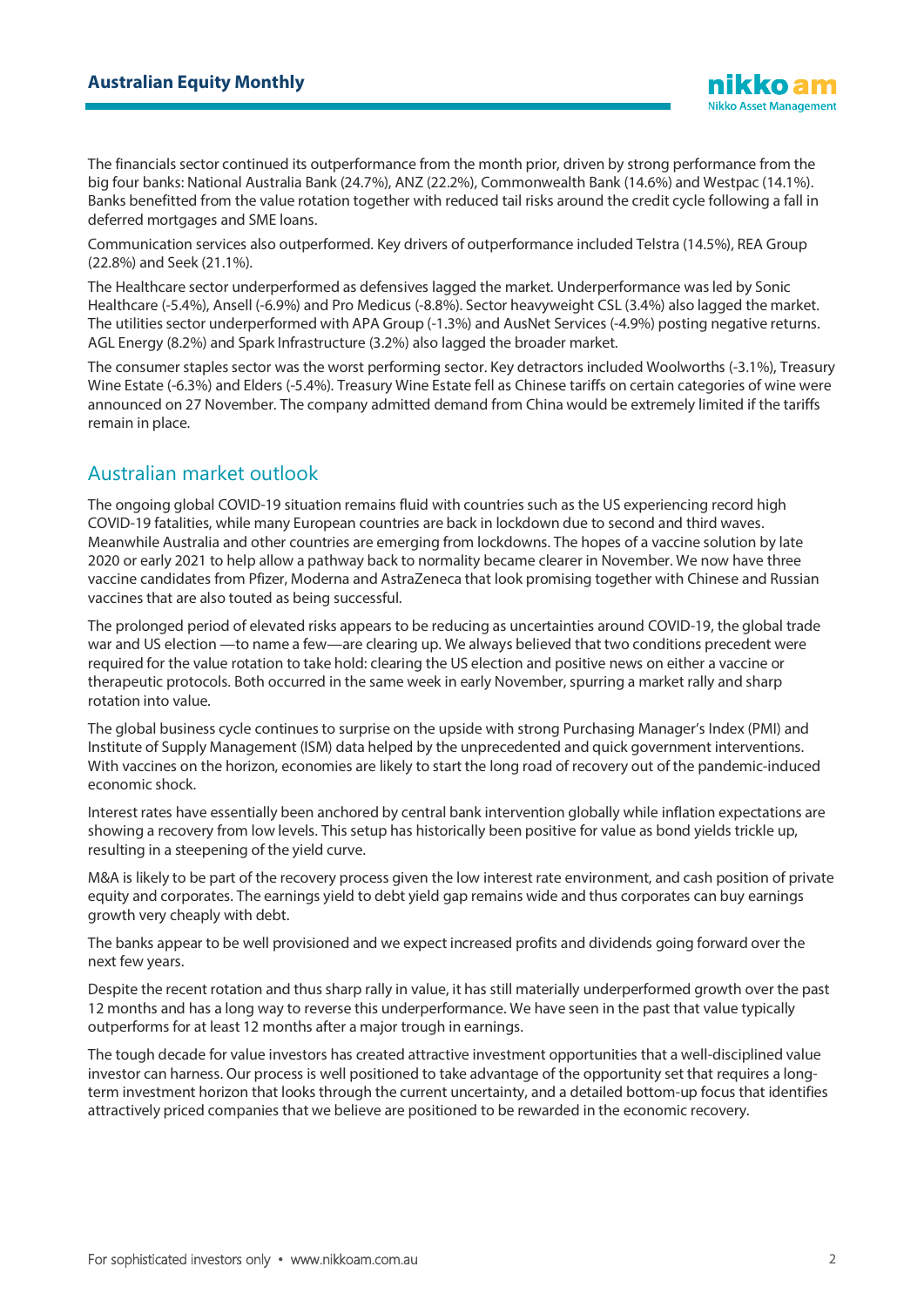

### **Contact us**

#### **Nikko AM Limited**

Level 26, One International Towers Sydney, 100 Barangaroo Avenue Barangaroo NSW 2000, Australia

GPO Box 3881, Sydney NSW 2001, Australia

Phone:  $+61(0)$  2 8072 6300 Fax:  $+ 61 (0) 280726304$ Email: enquiries.au@nikkoam.com

Important information: This document is prepared by Nikko Asset Management Co., Ltd. and/or its affiliates (Nikko AM) and is for distribution only under such circumstances as may be permitted by applicable laws. This document does not constitute investment advice or a personal recommendation and it does not consider in any way the suitability or appropriateness of the subject matter for the individual circumstances of any recipient.

This document is for information purposes only and is not intended to be an offer, or a solicitation of an offer, to buy or sell any investments or participate in any trading strategy. Moreover, the information in this material will not affect Nikko AM's investment strategy in any way. The information and opinions in this document have been derived from or reached from sources believed in good faith to be reliable but have not been independently verified. Nikko AM makes no guarantee, representation or warranty, express or implied, and accepts no responsibility or liability for the accuracy or completeness of this document. No reliance should be placed on any assumptions, forecasts, projections, estimates or prospects contained within this document. This document should not be regarded by recipients as a substitute for the exercise of their own judgment. Opinions stated in this document may change without notice.

In any investment, past performance is neither an indication nor guarantee of future performance and a loss of capital may occur. Estimates of future performance are based on assumptions that may not be realised. Investors should be able to withstand the loss of any principal investment. The mention of individual stocks, sectors, regions or countries within this document does not imply a recommendation to buy or sell.

Nikko AM accepts no liability whatsoever for any loss or damage of any kind arising out of the use of all or any part of this document, provided that nothing herein excludes or restricts any liability of Nikko AM under applicable regulatory rules or requirements.

All information contained in this document is solely for the attention and use of the intended recipients. Any use beyond that intended by Nikko AM is strictly prohibited.

Japan: The information contained in this document pertaining specifically to the investment products is not directed at persons in Japan nor is it intended for distribution to persons in Japan. Registration Number: Director of the Kanto Local Finance Bureau (Financial Instruments firms) No. 368 Member Associations: The Investment Trusts Association, Japan/Japan Investment Advisers Association.

United Kingdom and rest of Europe: This document constitutes a financial promotion for the purposes of the Financial Services and Markets Act 2000 (as amended) (FSMA) and the rules of the Financial Conduct Authority (the FCA) in the United Kingdom (the FCA Rules).

This document is communicated by Nikko Asset Management Europe Ltd, which is authorised and regulated in the United Kingdom by the FCA (122084). It is directed only at (a) investment professionals falling within article 19 of the Financial Services and Markets Act 2000 (Financial Promotions) Order 2005, (as amended) (the Order) (b) certain high net worth entities within the meaning of article 49 of the Order and (c) persons to whom this document may otherwise lawfully be communicated (all such persons being referred to as relevant persons) and is only available to such persons and any investment activity to which it relates will only be engaged in with such persons.

United States: This document is for information purposes only and is not intended to be an offer, or a solicitation of an offer, to buy or sell any investments. This document should not be regarded as investment advice. This document may not be duplicated, quoted, discussed or otherwise shared without prior consent. Any offering or distribution of a Fund in the United States may only be conducted via a licensed and registered broker-dealer or a duly qualified entity. Nikko Asset Management Americas, Inc. is a United States Registered Investment Adviser.

Singapore: This document is for information only with no consideration given to the specific investment objective, financial situation and particular needs of any specific person. You should seek advice from a financial adviser before making any investment. In the event that you choose not to do so, you should consider whether the investment selected is suitable for you. This publication has not been reviewed by the Monetary Authority of Singapore. Nikko Asset Management Asia Limited is a regulated entity in Singapore.

Hong Kong: This document is for information only with no consideration given to the specific investment objective, financial situation and particular needs of any specific person. You should seek advice from a financial adviser before making any investment. In the event that you choose not to do so, you should consider whether the investment selected is suitable for you. The contents of this document have not been reviewed by the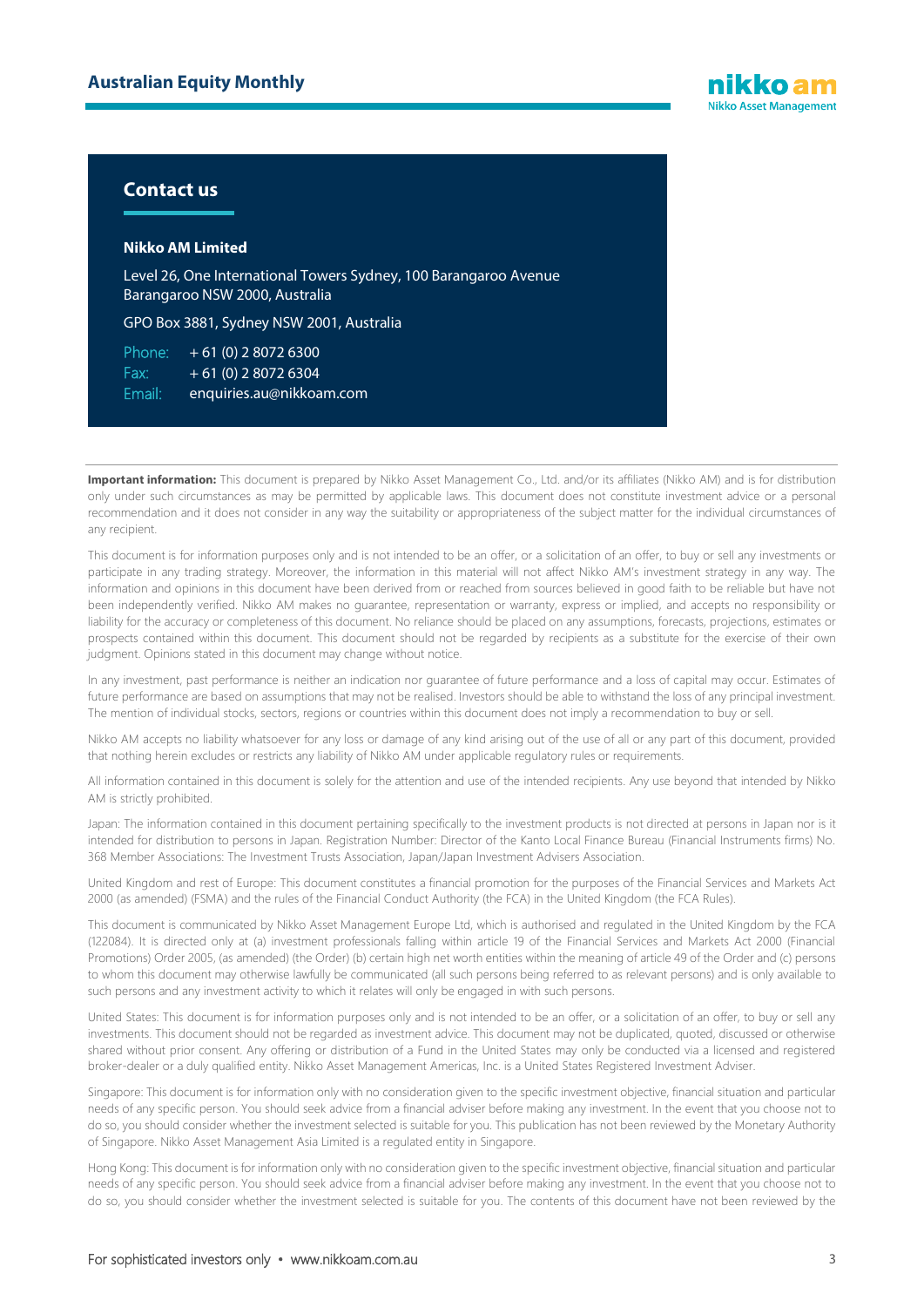### **Australian Equity Monthly**

Securities and Futures Commission or any regulatory authority in Hong Kong. Nikko Asset Management Hong Kong Limited is a licensed corporation in Hong Kong.

Australia: Nikko AM Limited ABN 99 003 376 252 (Nikko AM Australia) is responsible for the distribution of this information in Australia. Nikko AM Australia holds Australian Financial Services Licence No. 237563 and is part of the Nikko AM Group. This material and any offer to provide financial services are for information purposes only. This material does not take into account the objectives, financial situation or needs of any individual and is not intended to constitute personal advice, nor can it be relied upon as such. This material is intended for, and can only be provided and made available to, persons who are regarded as Wholesale Clients for the purposes of section 761G of the Corporations Act 2001 (Cth) and must not be made available or passed on to persons who are regarded as Retail Clients for the purposes of this Act. If you are in any doubt about any of the contents, you should obtain independent professional advice.

New Zealand: Nikko Asset Management New Zealand Limited (Company No. 606057, FSP22562) is the licensed Investment Manager of Nikko AM NZ Investment Scheme, the Nikko AM NZ Wholesale Investment Scheme and the Nikko AM KiwiSaver Scheme.

This material is for the use of researchers, financial advisers and wholesale investors (in accordance with Schedule 1, Clause 3 of the Financial Markets Conduct Act 2013 in New Zealand). This material has been prepared without taking into account a potential investor's objectives, financial situation or needs and is not intended to constitute personal financial advice, and must not be relied on as such. Recipients of this material, who are not wholesale investors, or the named client, or their duly appointed agent, should consult an Authorised Financial Adviser and the relevant Product Disclosure Statement or Fund Fact Sheet (available on our website: www.nikkoam.co.nz).

Kingdom of Bahrain: The document has not been approved by the Central Bank of Bahrain which takes no responsibility for its contents. No offer to the public to purchase the Strategy will be made in the Kingdom of Bahrain and this document is intended to be read by the addressee only and must not be passed to, issued to, or shown to the public generally.

Kuwait: This document is not for general circulation to the public in Kuwait. The Strategy has not been licensed for offering in Kuwait by the Kuwaiti Capital Markets Authority or any other relevant Kuwaiti government agency. The offering of the Strategy in Kuwait on the basis a private placement or public offering is, therefore, restricted in accordance with Decree Law No. 7 of 2010 and the bylaws thereto (as amended). No private or public offering of the Strategy is being made in Kuwait, and no agreement relating to the sale of the Strategy will be concluded in Kuwait. No marketing or solicitation or inducement activities are being used to offer or market the Strategy in Kuwait.

Kingdom of Saudi Arabia: This document is communicated by Nikko Asset Management Europe Ltd (Nikko AME), which is authorised and regulated by the Financial Services and Markets Act 2000 (as amended) (FSMA) and the rules of the Financial Conduct Authority (the FCA) in the United Kingdom (the FCA Rules). This document should not be reproduced, redistributed, or sent directly or indirectly to any other party or published in full or in part for any purpose whatsoever without a prior written permission from Nikko AME.

This document does not constitute investment advice or a personal recommendation and does not consider in any way the suitability or appropriateness of the subject matter for the individual circumstances of any recipient. In providing a person with this document, Nikko AME is not treating that person as a client for the purposes of the FCA Rules other than those relating to financial promotion and that person will not therefore benefit from any protections that would be available to such clients.

Nikko AME and its associates and/or its or their officers, directors or employees may have or have had positions or material interests, may at any time make purchases and/or sales as principal or agent, may provide or have provided corporate finance services to issuers or may provide or have provided significant advice or investment services in any investments referred to in this document or in related investments. Relevant confidential information, if any, known within any company in the Nikko AM group or Sumitomo Mitsui Trust Holdings group and not available to Nikko AME because of regulations or internal procedure is not reflected in this document. The investments mentioned in this document may not be eligible for sale in some states or countries, and they may not be suitable for all types of investors.

Oman: The information contained in this document nether constitutes a public offer of securities in the Sultanate of Oman as contemplated by the Commercial companies law of Oman (Royal decree 4/74) or the Capital Markets Law of Oman (Royal Decree80/98, nor does it constitute an offer to sell, or the solicitation of any offer to buy non-Omani securities in the Sultanate of Oman as contemplated by Article 139 of the Executive Regulations to the Capital Market law (issued by Decision No. 1/2009). This document is not intended to lead to the conclusion of any contract of whatsoever nature within the territory of the Sultanate of Oman.

Qatar (excluding QFC): The Strategies are only being offered to a limited number of investors who are willing and able to conduct an independent investigation of the risks involved in an investment in such Strategies. The document does not constitute an offer to the public and should not be reproduced, redistributed, or sent directly or indirectly to any other party or published in full or in part for any purpose whatsoever without a prior written permission from Nikko Asset Management Europe Ltd (Nikko AME). No transaction will be concluded in your jurisdiction and any inquiries regarding the Strategies should be made to Nikko AME.

United Arab Emirates (excluding DIFC): This document and the information contained herein, do not constitute, and is not intended to constitute, a public offer of securities in the United Arab Emirates and accordingly should not be construed as such. The Strategy is only being offered to a limited number of investors in the UAE who are (a) willing and able to conduct an independent investigation of the risks involved in an investment in such Strategy, and (b) upon their specific request.

The Strategy has not been approved by or licensed or registered with the UAE Central Bank, the Securities and Commodities Authority or any other relevant licensing authorities or governmental agencies in the UAE. This document is for the use of the named addressee only and should not be given or shown to any other person (other than employees, agents or consultants in connection with the addressee's consideration thereof).

No transaction will be concluded in the UAE and any inquiries regarding the Strategy should be made to Nikko Asset Management Europe Ltd.